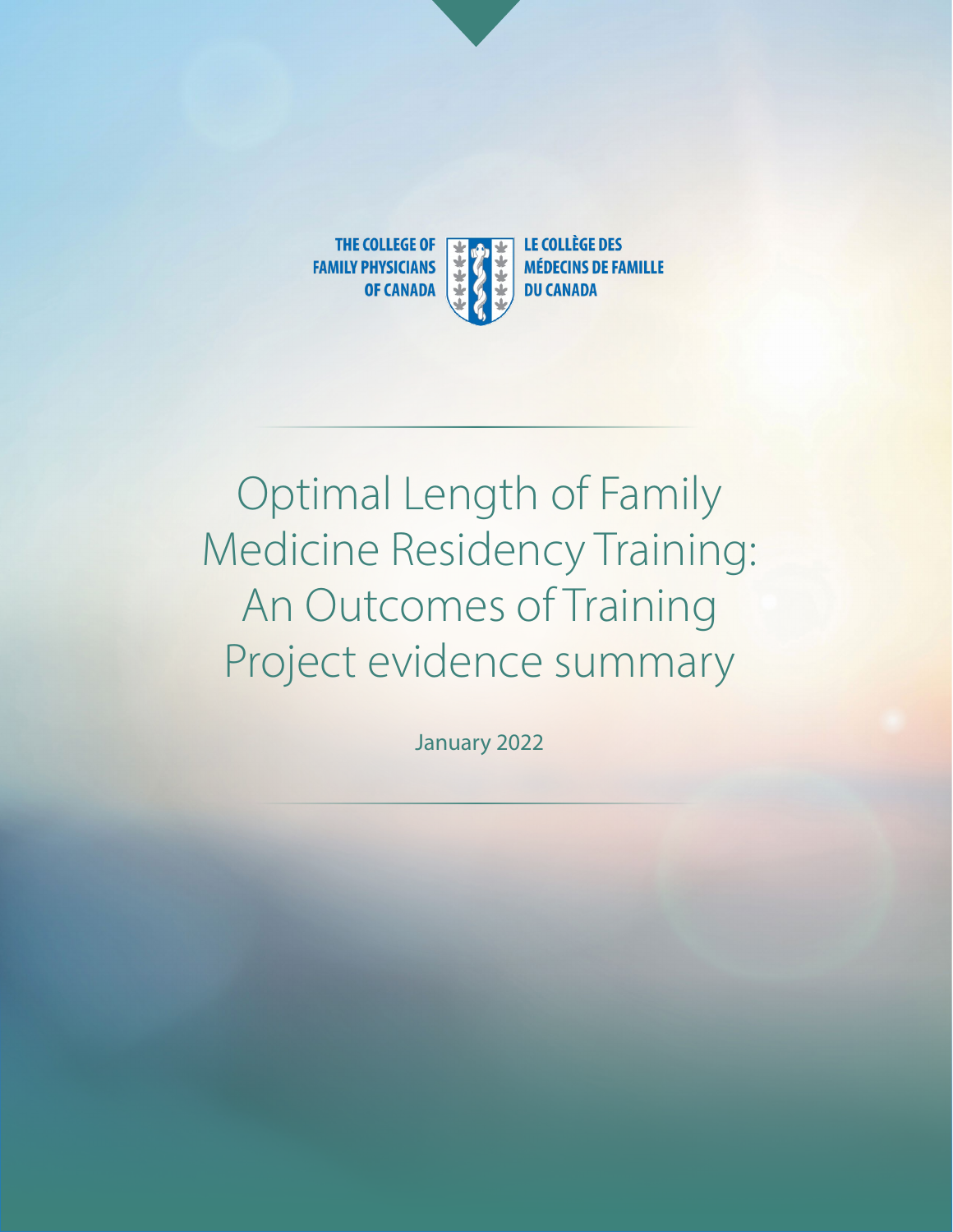The College of Family Physicians of Canada 2630 Skymark Avenue Mississauga, ON L4W 5A4

**Telephone:** 905-629-0900 **Toll-free:** 1-800-387-6197 **Email:** academicfm@cfpc.ca

© 2022 The College of Family Physicians of Canada

All rights reserved. This material may be reproduced in full for educational, personal, and noncommercial use only, with attribution provided according to the citation information below. For all other uses permission must be acquired from the College of Family Physicians of Canada.

### **How to cite this document**

Nasmith G, Fowler N, eds. *Optimal Length of Family Medicine Residency Training: An Outcomes of Training Project evidence summary*. Mississauga, ON: College of Family Physicians of Canada; 2022.

### **Author affiliations**

Nancy Fowler, MD, CCFP, FCFP; Executive Director, Academic Family Medicine; Outcomes of Training Project Lead, College of Family Physicians of Canada

Gregory Nasmith, MA, ND; Outcomes of Training Project Consultant, College of Family Physicians of Canada

### **Acknowledgements**

The College of Family Physicians of Canada acknowledges all those who contributed their expertise to the development of this evidence summary. We also thank the key contributors who provided important information to support this work.

#### Organizational contributors:

College of Family Physicians of Canada: Academic Family Medicine Division; Communications, Creative and Production Services, and Translation and French Language Services; and the Education Evaluation and Research Unit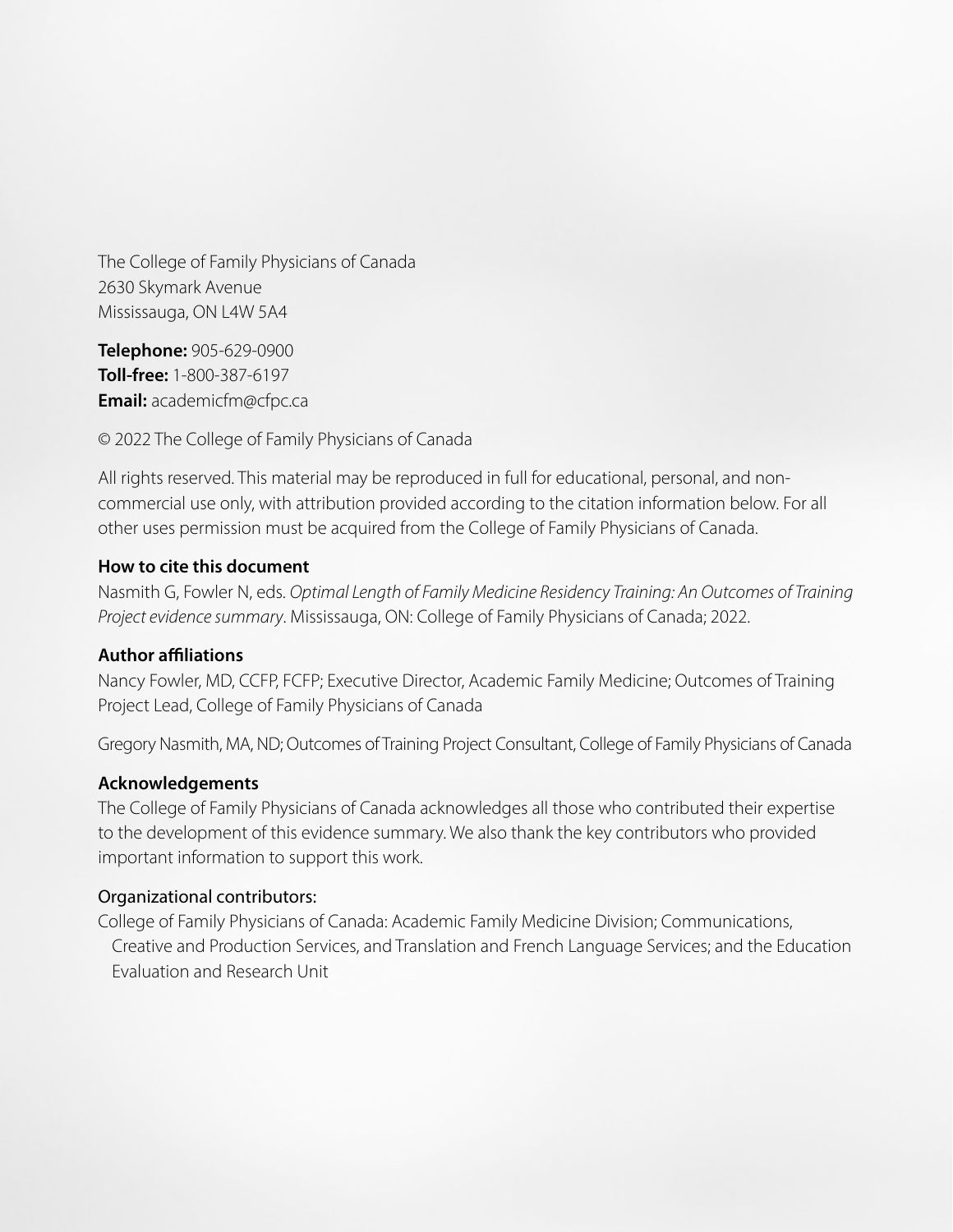<span id="page-2-0"></span>

### Background

In 2018 the College of Family Physicians of Canada (CFPC) published the *[Family Medicine Professional Profile](https://www.cfpc.ca/CFPC/media/Resources/Education/FM-Professional-Profile.pdf)*  $(FMPP)$ ,<sup>1</sup> a position statement for the discipline of family medicine that describes the collective contributions, capabilities, and commitments of family physicians to the people of Canada. The FMPP built on earlier generations of improvement-oriented work, including the CFPC's [Triple C Competency-Based Curriculum,](https://www.cfpc.ca/en/education-professional-development/educational-frameworks-and-reference-guides/triple-c-competency-based-curriculum)<sup>[2](#page-5-0)</sup> which was introduced nearly a decade earlier. The FMPP clarified the definition of comprehensiveness and serves as a framework for assessing the current state of training and, where necessary, for improving the preparation of residents for practice and future learning.

As part of the Outcomes of Training Project (OTP),<sup>[3](#page-5-0)</sup> the [Residency Training Profile](https://www.cfpc.ca/CFPC/media/Resources/Education/Residency-Training-Profile-ENG.pdf)<sup>[4](#page-5-0)</sup> was developed using the FMPP to describe the work for which graduates are being prepared. In defining what we are aiming to achieve with family medicine residency training, the Residency Training Profile framed how the OTP would examine the current state of family medicine residency training, with time or length of training as one of the primary resource considerations in a competencybased medical education paradigm.

An international review comparing the length, scope, and design of family medicine training<sup>5</sup> revealed that Canada has the shortest length of training by one to two years and, along with the United States, Canada has the shortest duration of pre-residency medical education despite having a similar, and in some cases greater, scope of training. Drivers for extending the length of training were identified throughout OTP consultations, including the transition of secondary care into the community; an aging population with higher rates of complex and chronic conditions; higher cancer survival rates; larger roles for population health and prevention; expanded roles in care coordination, service design and improvement, research, and education; reduction in trainee duty hours; and struggles to cover the existing family medicine curriculum in two years.<sup>3</sup> There has been debate in Canada and in other countries about the optimal length of family medicine residency training, and this conversation has been raised anew given these considerations.

## **Objective**

The purpose of this review was to summarize the literature in Canada, the United Kingdom, and the United States pertaining to the optimal length of family medicine training.

# **Methods**

A rapid review of the literature was conducted to locate original research, reports, and commentaries from Canada, the United Kingdom, and the United States about the optimal length of family medicine residency training. The United Kingdom and the United States were included in the review because they are known to have begun studying and/or piloting extended training programs for generalist physicians.

### **Search strategy**

For the literature review, MEDLINE and Global Health databases were reviewed using the following broad search terms: general practitioners/physicians, family physicians, primary care physician, length (training/ education/program/residency), and program evaluation. The search was limited to articles published in 2000 or later. The Boolean operators **and** and **or**  were used to ensure a focused and comprehensive list. The search yielded 1,229 results. Eighteen publications were included in the review and were selected based on their relevance to the length of training programs as identified in the published abstract. Some publications did not appear in the database search results but were identified through reference mining.

# Findings

Most sources (12 of18) identified were from the United States, and the primary research cited is nearly entirely from the American context. The review did not yield any Canadian primary research articles. Several Canadian commentaries on the topic were identified and their central arguments are summarized in the rationale sections below. The research findings presented in the evidence sections below are from the United States and the United Kingdom.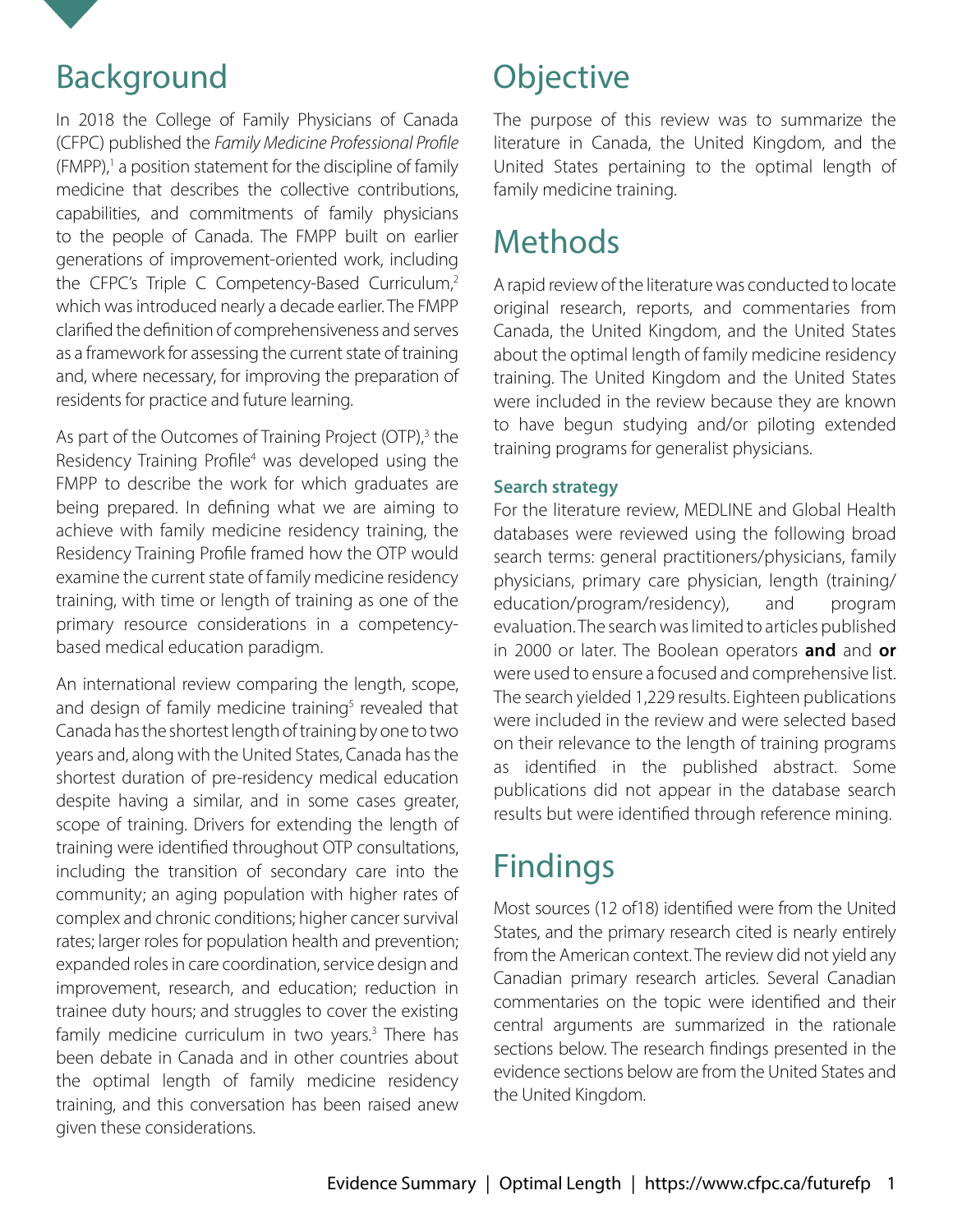<span id="page-3-0"></span>

- The increased complexity of medicine and of patients' conditions, an aging population, expanded curriculum content, demand from applicants for greater flexibility, and the need for more generalist family physicians<sup>[6,7](#page-5-0)</sup>
- Roughly 25 per cent of family medicine residents in Canada in 2008 pursued an additional year of training<sup>8</sup>
- The need for family physicians to have greater expertise in palliative care<sup>8</sup>
- The need for a renewed focus on relationships with patients; continuing professional development is not sufficient for addressing gaps in training<sup>9</sup>
- Expanded roles for general practitioners in care coordination; service design and improvement; research; and education<sup>10</sup>

The **rationale for maintaining** the current program length includes:

- The competency-based curriculum of the CFPC allows most residents to complete the program in 24 months; those who require longer can extend the length of their training as needed<sup>11</sup>
- A universal extension of residency training would have substantial administrative and resource implications, including for physician availability for patient care<sup>11</sup>
- Education and development are expected to continue after residency<sup>11</sup>
- It remains unclear how extending the length of training would affect the recruitment of women, individuals from under-represented communities (such as racialized communities), and applicants with substantial educational debt<sup>12</sup>
- The extension of training length could cause a shortage of family physicians in the first year of implementation by creating a gap year in which few new family doctors would achieve certification and enter practice<sup>13</sup>
- Some gaps in confidence of new family physicians could be addressed through other initiatives<sup>13</sup>
- Extending family medicine residency training may decrease trainees' interest in the discipline<sup>14</sup>

**Evidence supporting** the extension of family medicine/ general practice training includes:

- Excessive content to learn in the current length of training; the need for more exposure to procedures and training in specific clinical areas; and the need to meet regulations that include limits to resident work hours<sup>[15](#page-5-0)</sup>
- Residents' rejection of the notion of shortening a three-year program to two years<sup>15</sup>
- Support among prospective residents for a fouryear program with desired additional training in specific areas<sup>[16](#page-6-0)</sup>
- No significant effect on prospective residents' choice of family medicine noted in extending residency to a four-year program<sup>16</sup>
- Additional fourth-year options for post-residency fellowships increased the number and quality of applicants in one three-year program<sup>17</sup>
- More interest in a fourth year of training among residents intending to practise as hospitalists, outside ambulatory care settings, and in obstetrical deliveries<sup>18</sup>
- Significantly stronger performances by residents in four-year pilot programs in yearly in-training exams compared with their three-year counterparts<sup>19</sup>
- The desire for more flexibility and for learning additional non-clinical skills predominant among residents surveyed about pursuing a four-year program<sup>[20](#page-6-0)</sup>
- Slightly higher scope-of-practice scores (indicating broader scopes) among graduates exposed to fouryear pilot programs compared with those who were not exposed<sup>21</sup>
- A significantly greater likelihood among graduates exposed to four-year pilot programs to report the following clinical activities as part of their practices: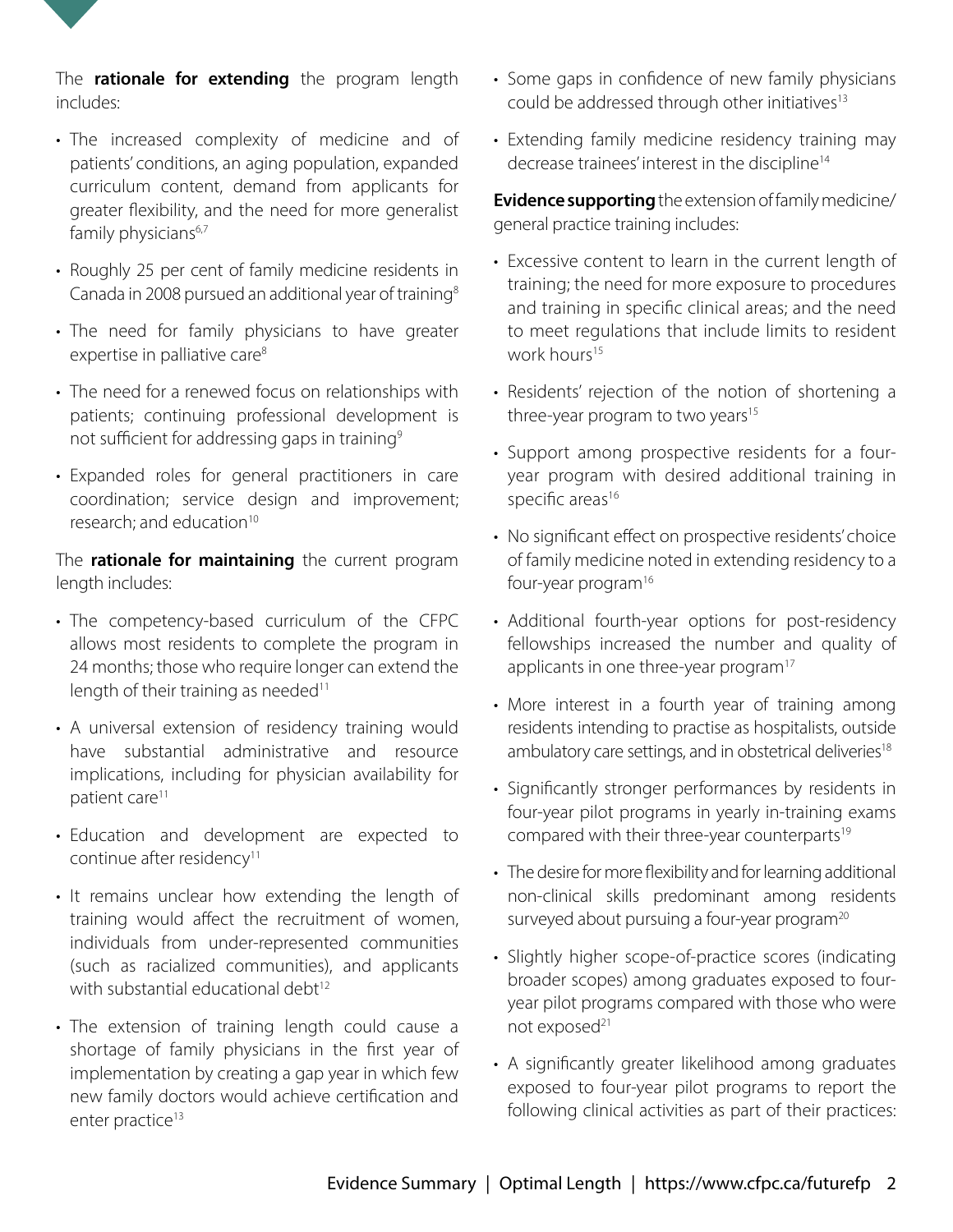<span id="page-4-0"></span>adult hospital care, adult ICU care, C-sections, and newborn resuscitation<sup>21</sup>

- A greater likelihood among graduates exposed to fouryear pilot programs to report higher rates of performing routine office surgeries, in-patient procedures, obstetric procedures, and pediatric procedures $21$
- The identification of gaps in training by newly qualified general practitioners, including practice management, leadership, and training opportunities outside general practice settings<sup>[22](#page-6-0)</sup>

**Evidence questioning** extending family medicine/ general practice program length includes:

- The role of continuing professional development as a source of learning throughout their careers, as well as concerns about fatigue and overwork, the additional time commitment, financial constraints, and the perceived low quality of existing three-year training that family medicine graduates cited in a survey as reasons not to add a fourth year<sup>9</sup>
- The minimal likelihood of pursuing a fourth year if it were available, which was reported by slightly more than half of residents surveyed at the end of their three-year programs<sup>[18,23](#page-6-0)</sup>
- An increase in the proportion of residents in threeyear programs surveyed who did not believe a fourth year was necessary<sup>20</sup>
- The percentage of residents in four-year pilot programs surveyed who believed a fourth year was necessary fluctuated between 25 per cent and 35 per cent over the four years studied<sup>20</sup>

### Limitations

Strong evidence is generally lacking on the ideal length of family medicine residency training, hence the reliance on original research articles from the United States. Many of the studies have small sample sizes, are region-specific, or sample residency programs that are more competitive, potentially skewing performance outcomes and results. We opted to include information published in commentaries and reports to highlight the arguments and opinions surrounding this debate.

## Conclusions

Research data on the optimal length of training are mixed in the United States, somewhat nascent in the United Kingdom, and lacking in the Canadian context. Given that the United States currently has a three-year residency program, while Canada's family medicine training is two years, the transferability of research may be somewhat limited across these jurisdictions. Nevertheless, there are similar pressures in both contexts for and against extending program length. The rationale for extending the length of training is based on an expanding curriculum, the need for more generalist practitioners, and the expanding role of family physicians. The rationale for maintaining the current program length revolves around the resource implications of training extension and the capacity for innovation and flexibility in the current model.

## Further information

To read the full report—*Preparing Our Future Family Physicians: An educational prescription for strengthening health care in changing times*–and related evidence and scholarship, please visit **https://www.cfpc.ca/futurefp**.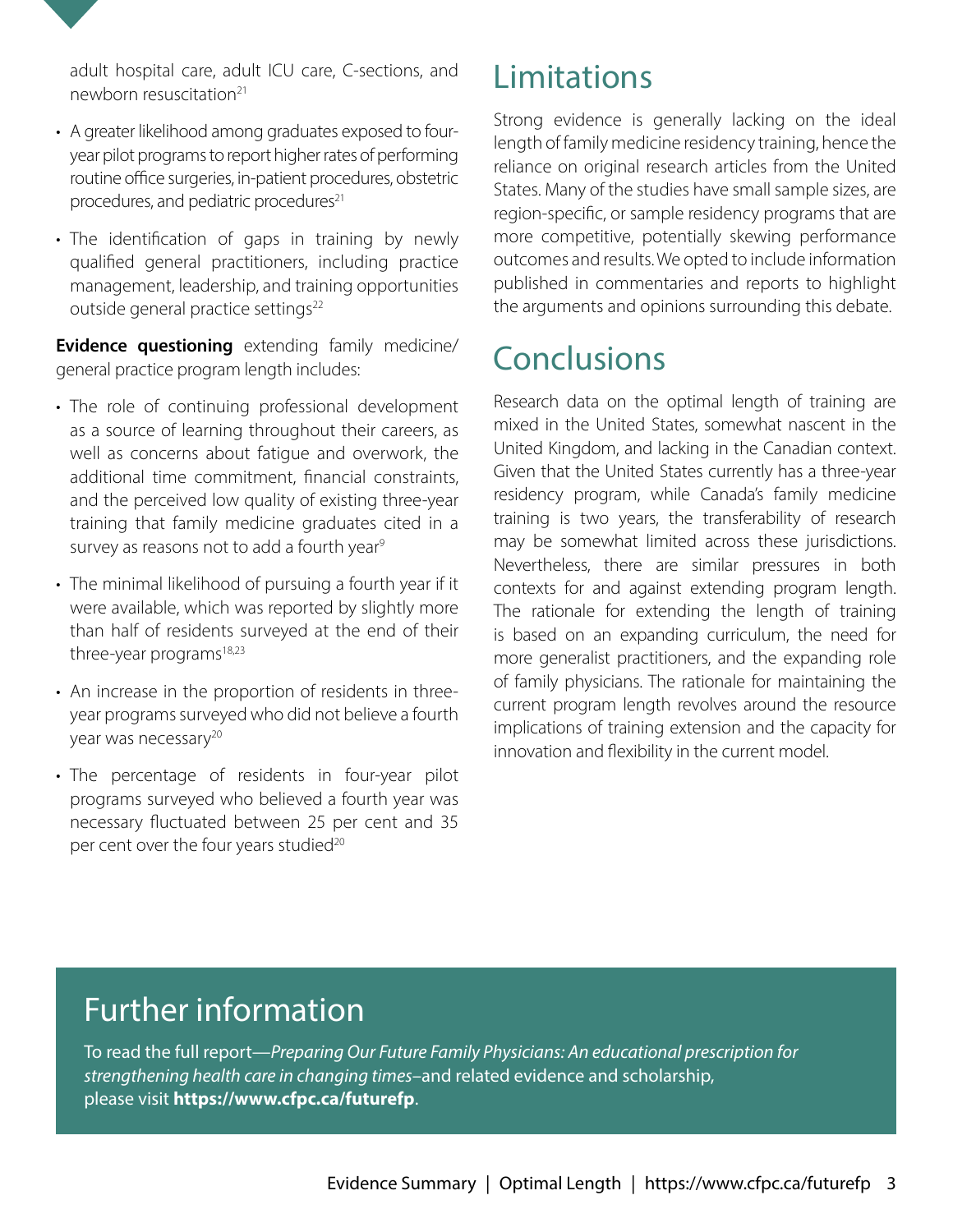# <span id="page-5-0"></span>References

- 1. [Co](#page-2-0)llege of Family Physicians of Canada. *Family Medicine Professional Profile*. Mississauga, ON: College of Family Physicians of Canada; 2018.
- 2. [Co](#page-2-0)llege of Family Physicians of Canada. Triple C Competency-Based Curriculum website. [https://www.cfpc.](https://www.cfpc.ca/en/education-professional-development/educational-frameworks-and-reference-guides/triple-c-competency-based-curriculum) [ca/en/education-professional-development/educational-frameworks-and-reference-guides/triple-c](https://www.cfpc.ca/en/education-professional-development/educational-frameworks-and-reference-guides/triple-c-competency-based-curriculum)[competency-based-curriculum](https://www.cfpc.ca/en/education-professional-development/educational-frameworks-and-reference-guides/triple-c-competency-based-curriculum). Accessed October 7, 2021.
- 3. [F](#page-2-0)owler N, Oandasan I, Wyman R, eds. *Preparing our Future Family Physicians. An educational prescription for strengthening health care in changing times*. Mississauga, ON: College of Family Physicians of Canada; 2022.
- 4. [F](#page-2-0)owler N, Wyman R, eds. *Residency Training Profile for Family Medicine and Enhanced Skills Programs Leading to Certificates of Added Competence*. Mississauga, ON: College of Family Physicians of Canada; 2021.
- 5. [Na](#page-2-0)smith G, Fowler N, eds. *International Review Comparing the Length, Scope, and Design of Training for Family Medicine Residency: An Outcomes of Training Project evidence summary*. Mississauga, ON: College of Family Physicians of Canada; 2022.
- 6. [Do](#page-3-0)uglass A, Casey D, Garvin R, Barr W. *The Four-Year Residency in Family Medicine: A conversation with the directors of the nation's most fully developed programs* [presentation handout]; 2017. Available from: [https://www.aafp.org/dam/AAFP/documents/events/rps\\_pdw/handouts/res-36-douglass.pdf](https://www.aafp.org/dam/AAFP/documents/events/rps_pdw/handouts/res-36-douglass.pdf). Accessed October 12, 2020.
- 7. [B](#page-3-0)uchman S. It's about time: 3-year FM residency training [column]. *Can Fam Physician*. 2012;58(9):1045.
- 8. [Le](#page-3-0)hmann F. Should family medicine residency be 3 years?: Yes [comment]. *Can Fam Physician*. 2009;55(4):342-344.
- 9. [Du](#page-3-0)ane M, Phillips RL Jr. Four-year residency training for the next generation of family physicians. *Virtual Mentor*. 2005;7(6).
- 10. [Ge](#page-3-0)rada C, Riley B, Simon C. *Preparing the Future GP: The case for enhanced GP training*. London, United Kingdom: Royal College of General Practitioners; 2012. Available from: [https://www.rcgp.org.uk/-/media/](https://www.rcgp.org.uk/-/media/Files/Policy/A-Z-policy/Case_for_enhanced_GP_training.ashx?la=en) [Files/Policy/A-Z-policy/Case\\_for\\_enhanced\\_GP\\_training.ashx?la=en](https://www.rcgp.org.uk/-/media/Files/Policy/A-Z-policy/Case_for_enhanced_GP_training.ashx?la=en). Accessed October 10, 2020.
- 11. [Ta](#page-3-0)nnenbaum D, Kerr J, Konkin J, Organek A, Parsons E, Saucier D, et al. *Length of Training in the Core Family Medicine Residency. Report of the Working Group on Postgraduate Curriculum Review*. Mississauga, ON: College of Family Physicians of Canada; 2012. Available from: [https://www.cfpc.ca/CFPC/media/Resources/Education/](https://www.cfpc.ca/CFPC/media/Resources/Education/Triple-C-Length-of-Training.pdf) [Triple-C-Length-of-Training.pdf](https://www.cfpc.ca/CFPC/media/Resources/Education/Triple-C-Length-of-Training.pdf). Accessed October 6, 2020.
- 12. [Te](#page-3-0)pperberg S, Gergen Barnett K, Fischer J, Johnson M, Coles S, Hines T. Training toward our future: questions about length of training in family medicine programs. *Fam Med*. 2019;51(8):636-637.
- 13. [R](#page-3-0)aiche P. Should family medicine residency be 3 years?: No [comment]. *Can Fam Physician*. 2009;55(4):343-344.
- 14. [F](#page-3-0)ields KB. More on the 4-year FM residency program [letter to the editor]. *Fam Med*. 2005;37(1):8.
- 15. [Du](#page-3-0)ane M, Dovey SM, Klein LS, Green LA. Follow-up on family practice residents' perspectives on length and content of training. *J Am Board Fam Pract*. 2004;17(5):377-383.